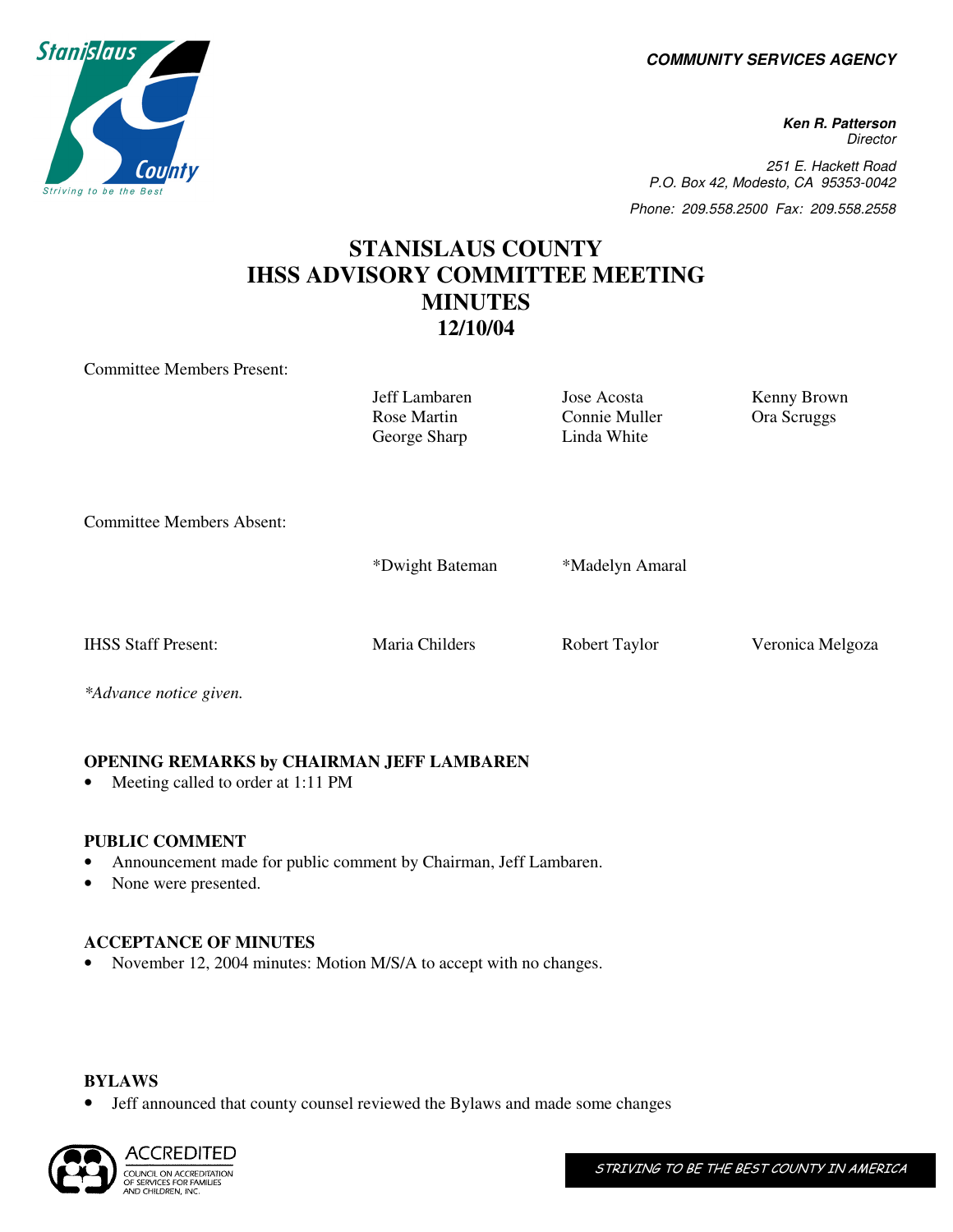- In-Home Supportive Services Advisory Committee of Stanislaus County is spelled out.
- Number 2 Meeting Procedure (a) is new, (f) was modified
- Number 3 Duties (a) was modified

### **PUBLIC AUTHORITY MOU REPORT**

- Jeff announced that his matter will be going to the Board of Supervisors on December  $14<sup>th</sup>$ , they will be sitting as the Public Authority Board on that date.
- They will adjourn as the Board of Supervisor, they will reconvene as the Public Authority Board, and take up two scheduled matters.
- One is the election of the Chair and Vice-Chair of the Public Authority Board. The other matter is approval of this agreement.
- The purpose is to define the agreement and identify the functions of the Public Authority and the County.
- The Public Authority is a separate entity from the County.
- Public Authority is a public body exercising essential government functions, shall have all the powers necessary, and can be used to carry out the provider component of the IHSS agreement.
- It specifies that there is an executive director of the Public Authority and it lists the role of the director.
- The executive director will also coordinate with CSA, and shall provide at least an annual report and other reports as necessary.
- The Public Authority is the Employer of Record, runs the registry service, policy development, maintaining records, and develops an appeals process for those providers who are removed from the registry.
- CSA will continue to determine if someone is eligible for the program and how many hours they will receive.
- The Public Authority will contract back with the County for legal services, personnel services, risk management services and administrative/fiscal services. All of those previsions are changeable. For the first year this is going to be the agreement, but then the committee can make recommendations.
- The Public Authority works with the committee, but the committee reports to the Board of Supervisors.

#### **ACTION PLANS FOR THE NEXT YEAR-DISCUSSION**

- Jeff announced that he talked to the people in the computer department and they are working on developing a web site for the committee.
- They will give the committee a sample. The committee will discuss what they want on the web site at the retreat.
- Jeff announced that he gave Kenny, George and Dwight's names so they can test the program.
- Committee may start a monthly news letter

#### **GENERAL UPDATE**

- Annual retreat will be on January  $28<sup>th</sup>$ , we will have a facilitator
- Committee will discuss their role in the upcoming transition, and how the committee can make the transition go smooth.
- Committee will discuss writing a letter to the United Nations, where in some areas they are putting disabled individuals in jail.
- Jeff announced that the Board of Supervisors is accepting applications for a new member. Those interested in joining the committee must fill out an application, turn it in to the Board of Supervisors, and the Board of Supervisors will appoint someone.
- Linda asked about the letter that went out to providers and recipients that have been receiving services since 2001. The CMIPS database was compromised earlier in the fall.
- Robert Taylor said that the FBI has been investigating this and they have no evidence that there has been any wrongdoing.
- Jeff announced that there was an authorized user that had the proper permission to use the information for research purposes, but the computer that person used may have not been secure at that time.
- A flyer also was included with information on how to protect your identity.